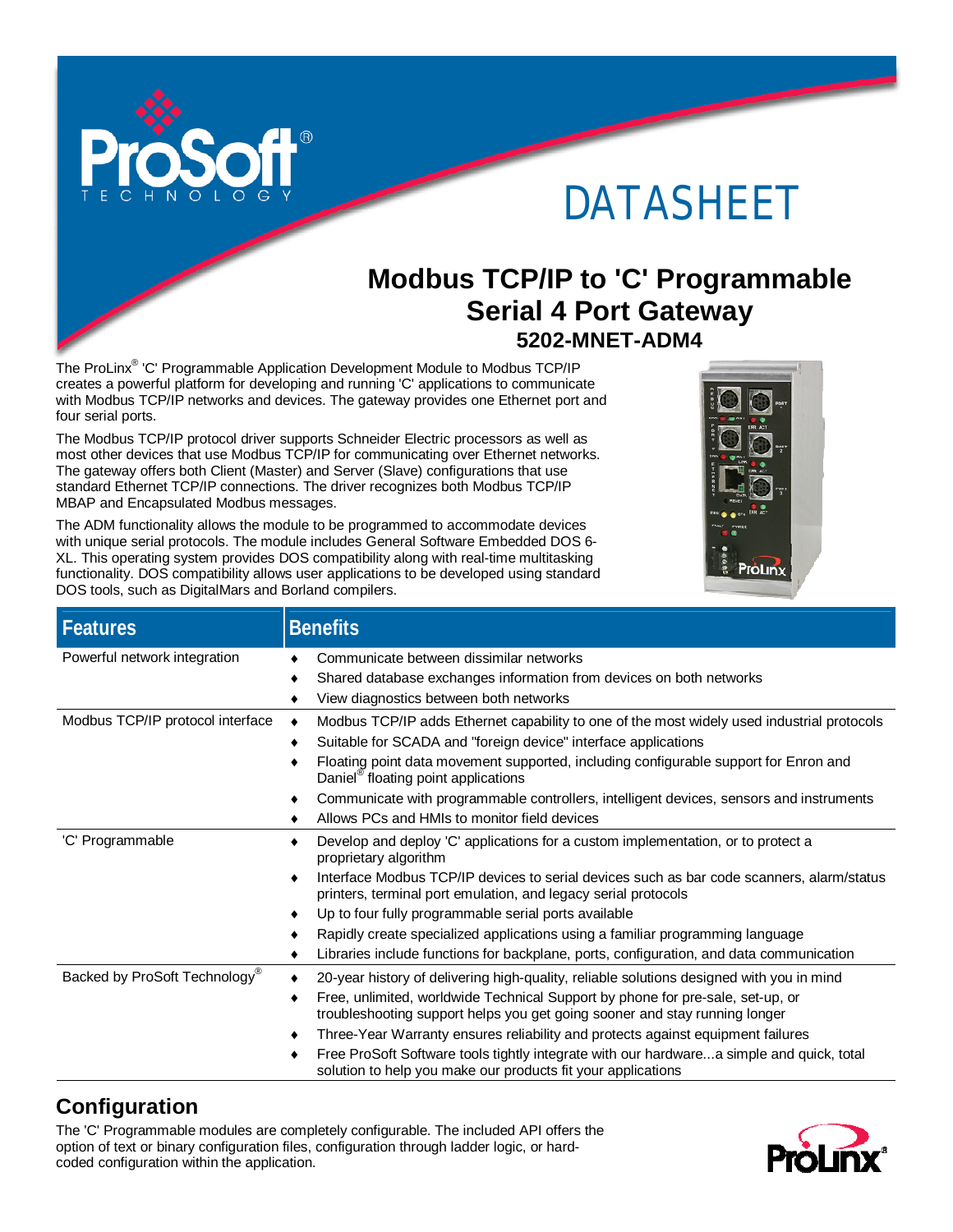# **General Specifications**

ProLinx<sup>®</sup> Communication Gateways provide connectivity for two or more dissimilar network types. The gateways, encased in sturdy extruded aluminum, are stand-alone DIN-rail mounted solutions that provide data transfer between many of today's most widely used industrial automation protocols.

#### **Modbus TCP/IP**

ProSoft's Modbus TCP/IP implementation uses the gateway's shared internal memory database for data transfer. Sharing the memory database with another protocol driver allows the gateway to transfer data between Modbus TCP/IP devices and other devices on other networks.

Configurable floating point data movement is supported, including support for Enron or Daniel<sup>®</sup> floating point applications.

#### **Modbus TCP/IP Server (Slave)**

The server driver accepts incoming connections on Service Port 502 for clients using Modbus TCP/IP MBAP messages and from clients on Service Port 2000 (or other Service Ports) for clients using Encapsulated Modbus messages..

- Supports five independent server connections for Service Port 502 (MBP)
- Supports five independent server connections for Service Port 2000 (Encapsulated)
- Supports a total Modbus TCP/IP data transfer capacity of up to 4000 registers or up to 64,000 bits in any combination of data types throughout the memory database
- Modbus data types overlap in the gateway's memory database, so the same data can be conveniently read or written as bit-level or register-level data.

#### **Modbus TCP/IP Client (Master)**

- Actively reads data from and writes data to Modbus TCP/IP devices, using MBAP or Encapsulated Modbus message formats
- Offers one client connection with up to 100 commands to talk to multiple severs

#### **Status Data**

Error codes, counters, and port status available

#### **'C' Programmable**

The ADM API Suite allows software developers to access the serial ports without needing detailed knowledge of the module's hardware design. The ADM API Suite consists of two distinct components: the Serial Port API and the ADM API.

Applications for the ADM module may be developed using industry-standard DOS programming tools and the appropriate API components.

#### **Development Environment**

- Operating system: General software DOS 6-XL
	- Compatible compiler (16-bit DOS target)
	- o Digital Mars C++ V8.49 (included)
	- o Borland C++ V5.02

#### **SDK Includes**

- 
- Complete API Documentation Image file creation utility
- 
- General software DOS 6-XL Example Code Files
- ADM API LIB (library) File ADM API Header File
	-
- Image file download utility **•** DigitalMars 'C' compiler
	-

# **Functional Specifications**

#### **Modbus TCP/IP**

| Modbus Commands     | 1: Read Coils Status                                      | 6: Preset (Write) Single Holding |
|---------------------|-----------------------------------------------------------|----------------------------------|
| Supported           | 2: Read Input Status                                      | Register                         |
| (Client and Server) | 3: Read Holding Registers                                 | 15: Force (Write) Multiple Coils |
|                     | 4: Read Input Registers                                   | 16: Preset (Write) Multiple      |
|                     | 5: Force (Write) Single Coil                              | <b>Holding Registers</b>         |
| Configurable        | Gateway IP Address, Modbus data type starting address     |                                  |
| Parameters:         | offsets, Floating point start address and database offset |                                  |
| (Client and Server) |                                                           |                                  |





Devices